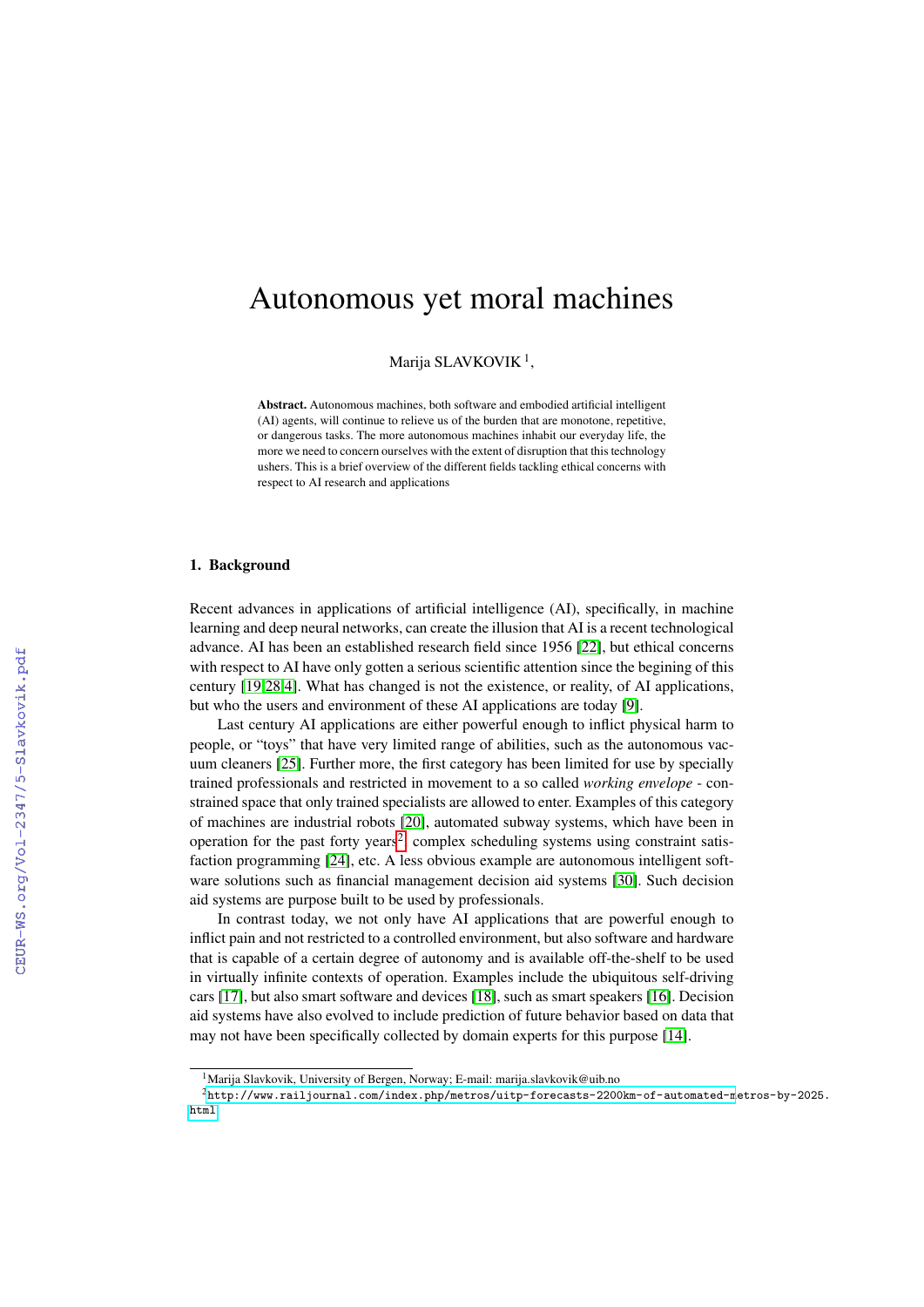# 2. What do we talk about when we talk about AI ethics?

Unlike any other technology, AI raises special societal ethical concerns by virtues of being capable of, however limited, autonomy and unconstrained interaction with people and property.

Responsible AI, but also accountable and transparent AI ,[\[11,](#page-3-0)[10,](#page-3-1)[23,](#page-3-2)[26\]](#page-4-0), concerns ethical issues of using AI methods or conducting AI research. As any other powerful tool that extends human abilities, AI can be used to benefit people, but also due to malice or negligence it can cause harm. Responsible AI is not only concerned with ensuring the ethics of AI research and applications as a whole. It is also concerned that the right mount of attention is used to ensure that the AI application does not build upon or propagate existing unethical practices in our society.

Explainable AI [\[1](#page-3-3)[,21\]](#page-3-4) is concerned with ensuring that the decisions and actions of an autonomous systems have explanations comprehensible for the people who use those decisions, coordinate with those actions, or are affected by them. The explainability of a system is particularly a concern in the use of those machine learning methods, such as deep learning, for which there is no built in clear or transparent way to explain why a particular prediction is made given particular data. To a certain extent, explainable AI is also about ensuring that a human is always kept "in the loop" as a safe-guard that human intentions and AI actions are aligned [\[29\]](#page-4-1).

Machine ethics or artificial morality [\[19,](#page-3-5)[28](#page-4-2)[,4,](#page-3-6)[9\]](#page-3-7) is explicitly concerned with the implementation of moral behavior in autonomous systems. In ethically sensitive situations, where the system makes decisions and actions that require a sensitivity to right and wrong, we need to make sure that the machine has such sensitivity or is somehow constrained from choosing an unethical option.

## 3. What is a moral machine?

Human activities, regardless of how monotonous and repetitive they are, consist not only of a task, but also of mindfulness who we are as an agent executing that task and how our actions affect the environment in which they are executed. We do not seize to be a moral agent regardless of what we are doing. What does it mean for a person to be a moral agent and her actions to be good or bad, is the domain of moral philosophy [\[15\]](#page-3-8).

When a machine is programmed to replace a human activity, explicit concerns have to be taken not to engineer away the ethical impact that activity has on its environment. In the past, when AI applications have been implemented in controlled operated environments or designed for trained users, these ethical concerns could be engineered by predicting and constraining any context in which they might arise. In today's applications, this approach is no longer viable.

While the question of can a machine be a moral agent is still open among moral philosophers [\[2,](#page-3-9)[13\]](#page-3-10), it is slowly becoming clear that in machines we speak of degrees of moral sensitivity. Four categories of ethically sensitive agents have been forward by [\[19\]](#page-3-5): ethical impact agents, implicit moral agents, explicit moral agents and full moral agents. Wallach and Allen [\[27,](#page-4-3) Chapter 2] distinguish between operational morality, functional morality, and full moral agency. The last category in both works refers to human level of morality, what ever that may mean.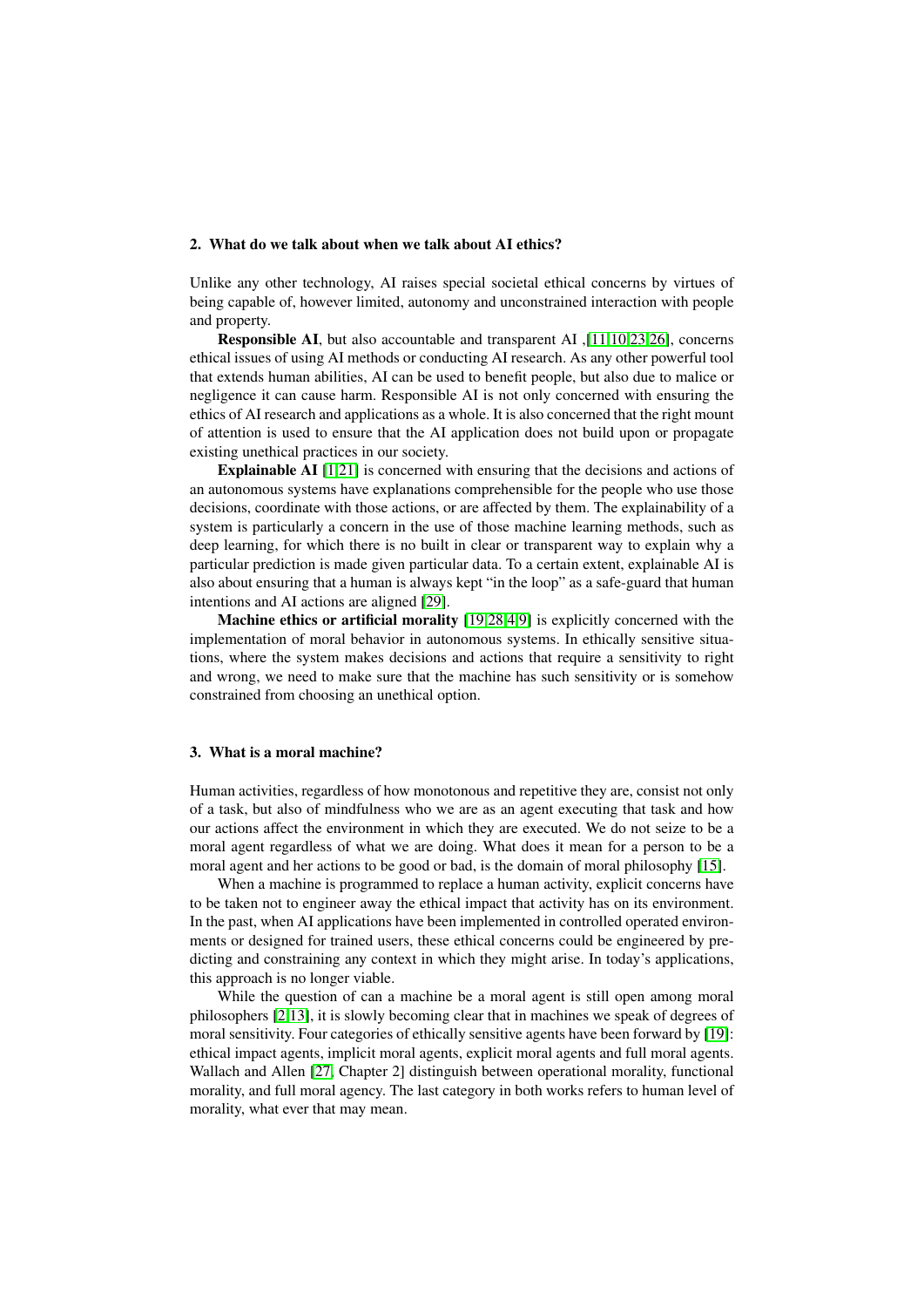Agents with ethical impact are autonomous systems that do not make ethical choices. Predicting whether a convict is likely to re-offend if released on parole is not a moral decision. However, these systems do change the moral fabric of the environment in which they exist. A system that predicts re-offense, or a system that recommends whether you should be given a loan, can do wrong by perpetuating a bias against a certain group of citizens [\[6\]](#page-3-11).

Implicit moral agents and agents with operational morality are autonomous systems that do make moral decisions, but they do so by following constraints specified by a human operator. Even if fully autonomous such systems can only "recognize" and react to a morally sensitive situation if explicitly programmed to do so [\[12\]](#page-3-12). For example, Apple's Siri would not give answers to explicit requests for suicide methods, but cannot handle implicit "calls for help"<sup>[3](#page-2-0)</sup>. Explicit and functional moral agents have the capacity to use their autonomy to recognize and act upon a morally sensitive situation, advancing beyond their explicit programming. Machine ethics is particularly concerned with the behavior of implicit and explicit agents.

#### 4. Certifying the behavior of moral agents

How to implement moral artificial agents, namely the implicitly and explicitly moral agents, remains a challenge for both researchers and engineers. However, implementation alone is not sufficient. A moral agent, or a machine such an agent controls, needs to be certified before it is allowed to impact society. Certification informs consumers and experts of the properties of a product, a system, or a person in a position of responsibility. Each of the different types of moral agents should be subject to a different process of certification, just as the process of certifying surgeons is different than the process of certifying toasters.

In the case of ethical impact agents, it is not the agent itself but how this agent is used that has a moral impact on society. Explainability, transparency and accountability of AI particularly applies to this class of moral agents and could be used in the process of their certification.

It has been argued that formal verification can play an important role in certifying implicitly ethical agents [\[8\]](#page-3-13). Formal verification is the process of using formal methods of mathematics to prove or refute the correctness of intended algorithms underlying a system with respect to a certain property. The challenge in verification is to formally specify the property of ethical behavior.

With explicit ethical agents it is least clear what the process of certification should entail. If the agent is adaptive, then we need to show that not only does the agent behave ethically at a given moment, but also that the agent will not adapt towards unethical behavior. It has been proposed that agents can be tested for ethical behavior by using a moral Turing test, a version of the Turing test involving asking questions of morality to the agent and comparing the answers to those obtained from a moral expert [\[2,](#page-3-9)[3\]](#page-3-14). It has also been argued that the moral Turing test is not sufficient [\[5\]](#page-3-15).

The question of how to make autonomous yet moral machines remains widely open from philosophical and AI research aspects, however it is also a legal problem [\[7\]](#page-3-16). De-

<span id="page-2-0"></span><sup>&</sup>lt;sup>3</sup>https://www.cnbc.com/2018/06/06/siri-alexa-google-assistant-responses-to-suicidal-tendencies.html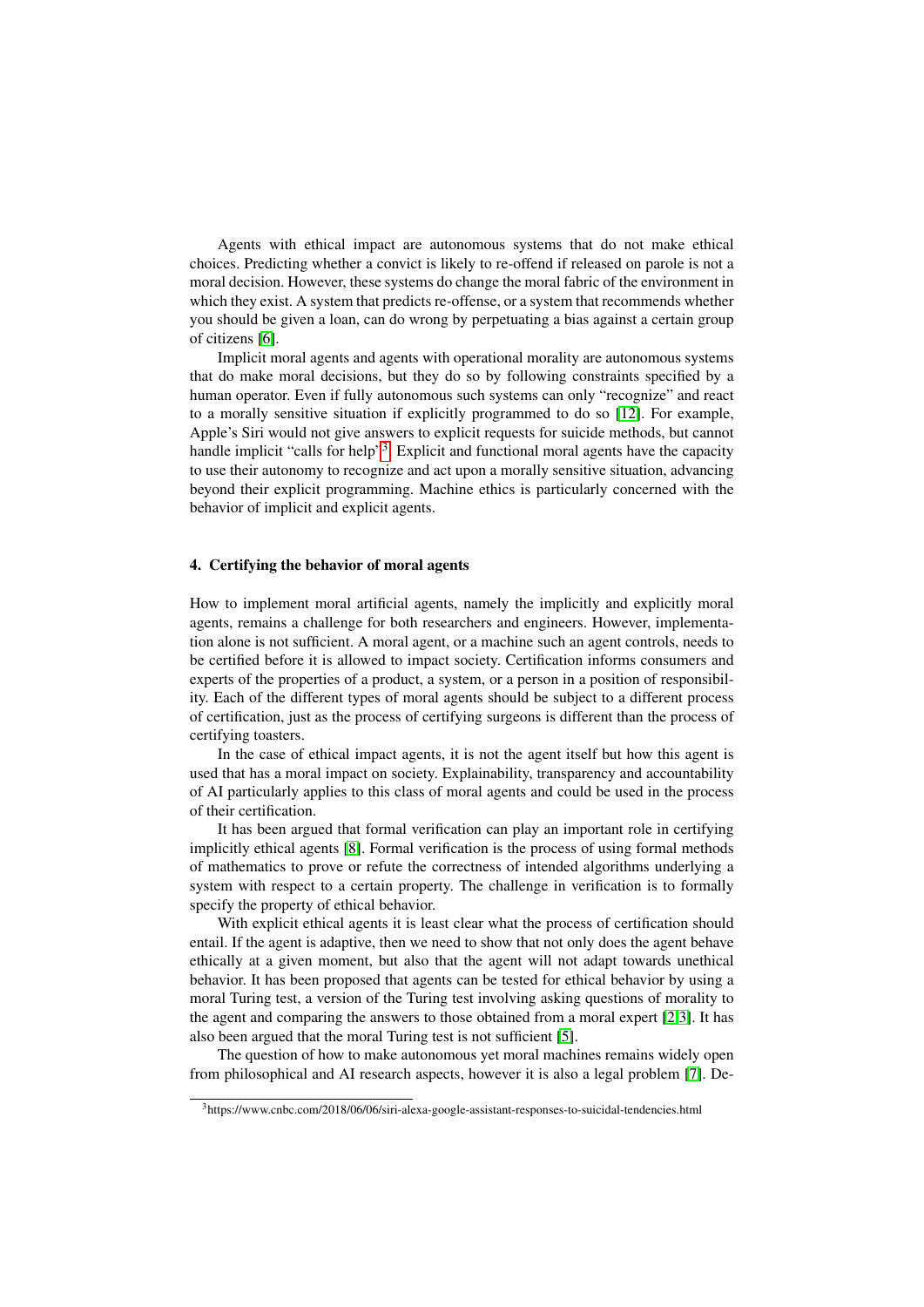ciding who decides which morality should an autonomous system implement and who should such a system be explainable or accountable to, remains a wider societal issue.

## References

- <span id="page-3-3"></span>[1] A. Adadi and M. Berrada. Peeking inside the black-box: A survey on explainable artificial intelligence (XAI). *IEEE Access*, 6:52138–52160, 2018.
- <span id="page-3-9"></span>[2] C. Allen, G. Varner, and J. Zinser. Prolegomena to any future artificial moral agent. *Journal of Experimental and Theoretical AI*, 12:251–261, 2000.
- <span id="page-3-14"></span>[3] M. Anderson and S. Leigh Anderson. Geneth: A general ethical dilemma analyzer, 2014.
- <span id="page-3-6"></span>[4] Michael Anderson and S. Leigh Anderson. Machine ethics: Creating an ethical intelligent agent. *AI Magazine*, 28(4):15, 2007.
- <span id="page-3-15"></span>[5] T. Arnold and M. Scheutz. Against the moral turing test: accountable design and the moral reasoning of autonomous systems. *Ethics and Information Technology*, 18(2):103–115, Jun 2016.
- <span id="page-3-11"></span>[6] T. Bolukbasi, K.W. Chang, J. Zou, V. Saligrama, and A. Kalai. Man is to computer programmer as woman is to homemaker? debiasing word embeddings. In *Proceedings of the 30th International Conference on Neural Information Processing Systems*, NIPS'16, pages 4356–4364, USA, 2016. Curran Associates Inc.
- <span id="page-3-16"></span>[7] J. Bryson and A.F.T. Winfield. Standardizing ethical design for artificial intelligence and autonomous systems. *IEEE Computer*, 50(5):116–119, 2017.
- <span id="page-3-13"></span>[8] L. A. Dennis, M. Fisher, M. Slavkovik, and M. P. Webster. Formal Verification of Ethical Choices in Autonomous Systems. *Robotics and Autonomous Systems*, 77:1–14, 2016.
- <span id="page-3-7"></span>[9] L. A. Dennis and M. Slavkovik. Machines that know right and cannot do wrong: The theory and practice of machine ethics. *IEEE Intelligent Informatics Bulletin*, 19(1), 2018.
- <span id="page-3-1"></span>[10] V. Dignum. Responsible autonomy. In *Proceedings of the 26th IIJCAI*, pages 4698–4704, 2017.
- <span id="page-3-0"></span>[11] V. Dignum. Accountability, responsibility, transparency - the ART of AI. In *Proceedings of the 10th International Conference on Agents and Artificial Intelligence, ICAART 2018, Volume 1, Funchal, Madeira, Portugal, January 16-18, 2018.*, page 7, 2018.
- <span id="page-3-12"></span>[12] S. Dyrkolbotn, T. Pedersen, and M. Slavkovik. On the distinction between implicit and explicit ethical agency. In *AAAI/ACM AIES conference*, New Orleans, USA, 2018.
- <span id="page-3-10"></span>[13] A. Etzioni and O. Etzioni. Incorporating ethics into artificial intelligence. *The Journal of Ethics*, pages 1–16, 2017.
- [14] A. G. Ferguson. *The Rise of Big Data Policing: Surveillance, Race, and the Future of Law Enforcement*. NYU Press, 2017.
- <span id="page-3-8"></span>[15] B. Gert and J. Gert. The definition of morality. In E.N. Zalta, editor, *The Stanford Encyclopedia of Philosophy*. Metaphysics Research Lab, Stanford University, fall 2017 edition, 2017.
- [16] J. Lau, B. Zimmerman, and F. Schaub. Alexa, are you listening?: Privacy perceptions, concerns and privacy-seeking behaviors with smart speakers. *Proceedings of ACM Human-Computer Interaction*, 2(CSCW):102:1–102:31, November 2018.
- [17] H. Lipson and M. Kurman. *Driverless: Intelligent Cars and the Road Ahead*. The MIT Press, 2017.
- [18] D. Maevsky, A. Bojko, E. Maevskaya, O. Vinakov, and L. Shapa. Internet of things: Hierarhy of smart systems. In *2017 9th IEEE International Conference on Intelligent Data Acquisition and Advanced Computing Systems: Technology and Applications (IDAACS)*, volume 2, pages 821–827, 2017.
- <span id="page-3-5"></span>[19] J. H. Moor. The nature, importance, and difficulty of machine ethics. *IEEE Intelligent Systems*, 21(4):18–21, July 2006.
- [20] S.Y. Nof. *Handbook of Industrial Robotics*. Number v. 1 in Electrical and electronic engineering. Wiley, 1999.
- <span id="page-3-4"></span>[21] A. Preece, D. Harborne, D. Braines, R. Tomsett, and S. Chakraborty. Stakeholders in explainable AI. *CoRR*, abs/1810.00184, 2018.
- [22] S.J. Russell and P. Norvig. *Artificial Intelligence: A Modern Approach*. Pearson Education, 3 edition, 2015.
- <span id="page-3-2"></span>[23] N. Sambasivan and J. Holbrook. Toward responsible AI for the next billion users. *Interactions*, 26(1):68– 71, 2019.
- [24] H. Simonis. Constraints in computational logics. chapter Building Industrial Applications with Constraint Programming, pages 271–309. Springer-Verlag New York, Inc., 2001.